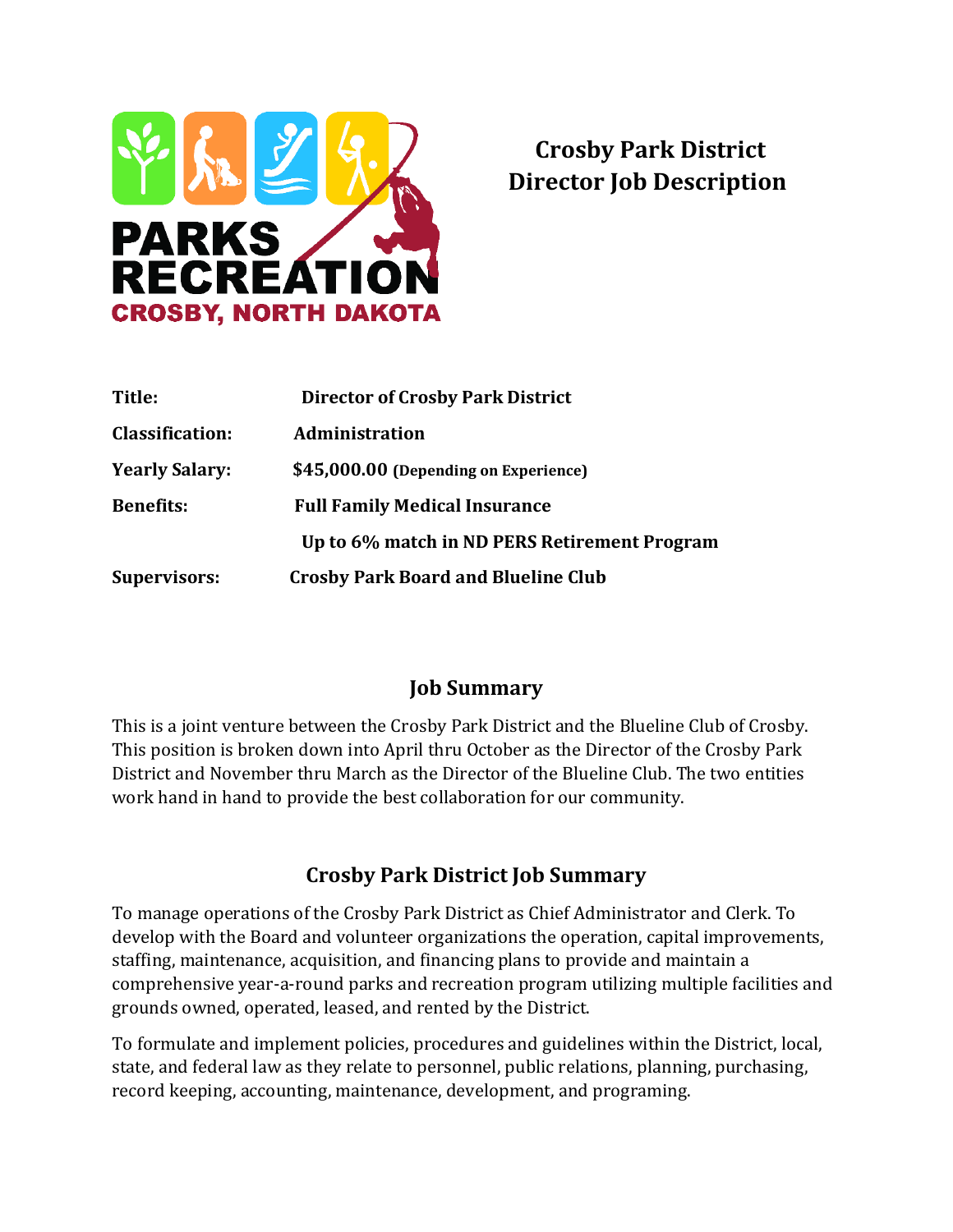Crosby Park District maintains, operates, and fiscally manages: 7 parks, 3 ball fileds, Community Center, Swimming Pool, Tree Board, and City Flowers.

### **Crosby Blue Line Club Job Summary**

Manage and oversee full-time maintenance foreman. Schedule all Blue Line Club games for all teams, including confirming games with towns each week of the season. The scheduling requires traveling to scheduling sites. Maintain the calendar and team schedules on the BLC website. Schedule all club referees for home games, including correspondence with refs. Participate in the club's fundraising committee. Manage the schedule of the Community Center rentals and events, including prep of rooms used. Attend monthly Blue Line Club meetings. Write grants on behalf of the Blue Line Club. Update the Community Center message board weekly. During hockey season, daily cleaning of the lower-level lobby and locker rooms. Daily cleaning & monitoring of upper and lower-level bathrooms. Always maintain a clean facility. Be available and at the facility during most home hockey games. Direct the tournament committee of any state tournaments hosted in the facility. A mechanical background is helpful as ice maintenance and start-up/removal duties are required. Run advertisements in the local newspaper.

# **Responsibility/Accountability**

The position is responsible and accountable for the management and supervision of the district's financial assets, operations, properties, facilities, and staff to provide park and recreations opportunities for the community of Crosby.

### **Job Duties and Tasks**

- To prepare and distribute information to the Boards as it relates to meeting agendas and financial information.
- Make presentations and recommendations to the Boards.
- Communicate information and ability to work effectively with the Boards, staff and community.
- Follow the directives from the Boards.
- To develop relationships and cooperate with the media.
- To provide supportive, accurate interpretations of programs and policies to the community and community governmental entities.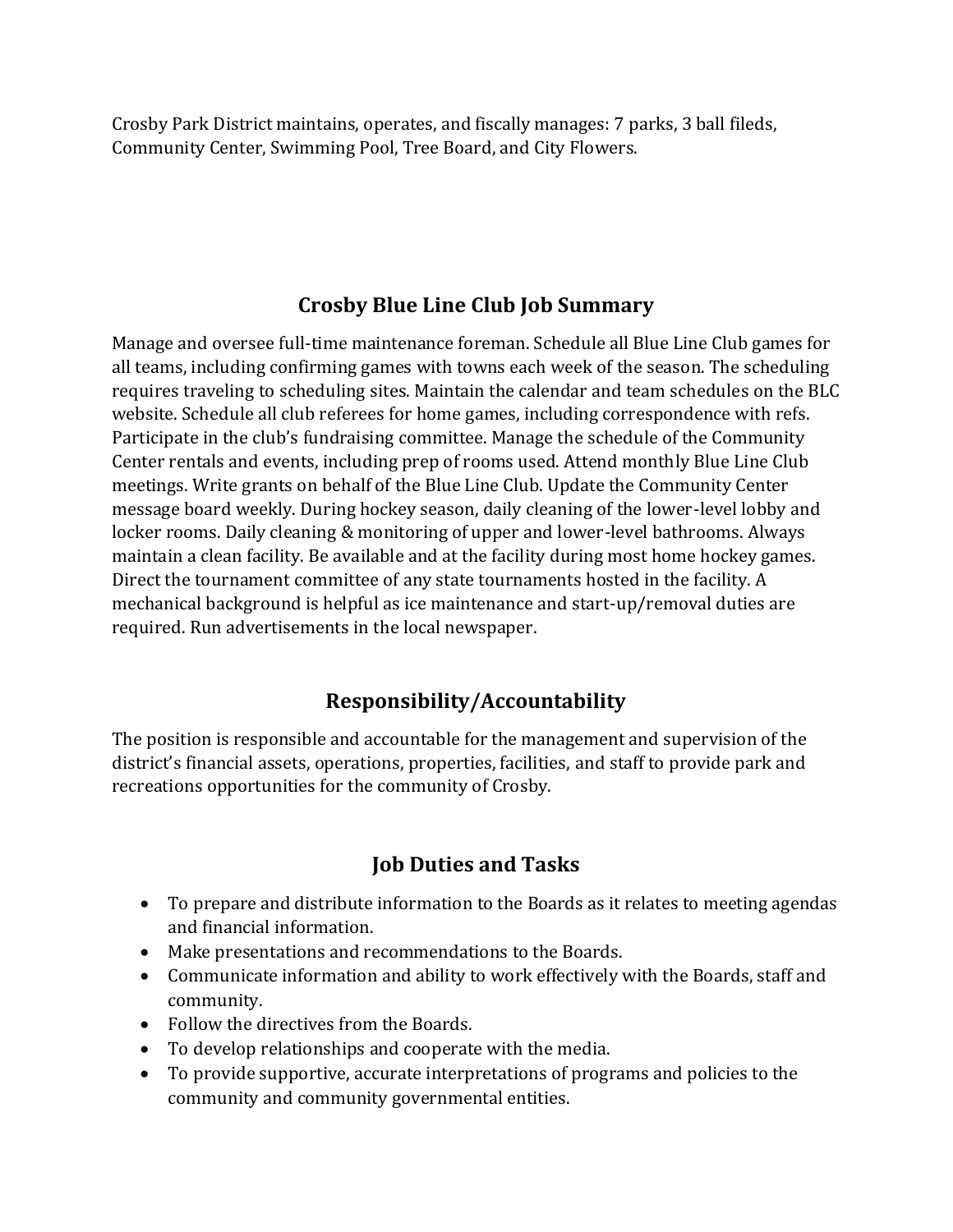- Monitor, evaluate and assess the staff on a regular basis and promote a positive employee relationship.
- Develop annually an operating budget that is comprehensive and easily followed indicating the Crosby Park District's needs and developed with planning for improvements, general operation, and programing.
- Control the fiscal management of the District within the policies and procedures established by the Boards and by ordinances and state law to maximize available resources.
- Complete an annual audit of the District finances in accordance with state laws.
- Manage District's facilities and grounds so they are well presented in appearance to the public, maximizing utilization.
- Create policies and procedures for program management as they relate to user groups, clubs and associations.
- Participate with and serve as a resource person to user groups, clubs and associations in program and facility development.
- Provide an annual written report to the Board evaluating facilities and programs to identify problems and improvements including activity summary and recommendations.
- Develop long range planning to serve as a basis for establishing goals and improvements and anticipated expenditures.
- Plan, direct, assist and implement revenue generation opportunities from sources other than real estate tax levies through user fees, grants, corporate and civic sponsorships, rentals, leases, and capital fund raising campaigns.

The above stated Duties and Tasks are intended to describe the general nature and level of work to be performed by the Director. They are not to be considered an all-inclusive listing of the duties and tasks as they may change or be adjusted, as situations require.

# **Working Conditions**

- Travel that is required as part of professional improvement or representing the Board will be reimbursed at state rates.
- Director must provide personal vehicle for work. However, work related vehicles are available.
- The job will require some evening and weekend time on meetings and activities scheduled except those dates outlined below.
- Director will maintain his office
- Vacation Benefit for the first 5 years will be 1 day per month with a maximum carryover of 12 days after 6 years it will be 1.25 days per month with a maximum